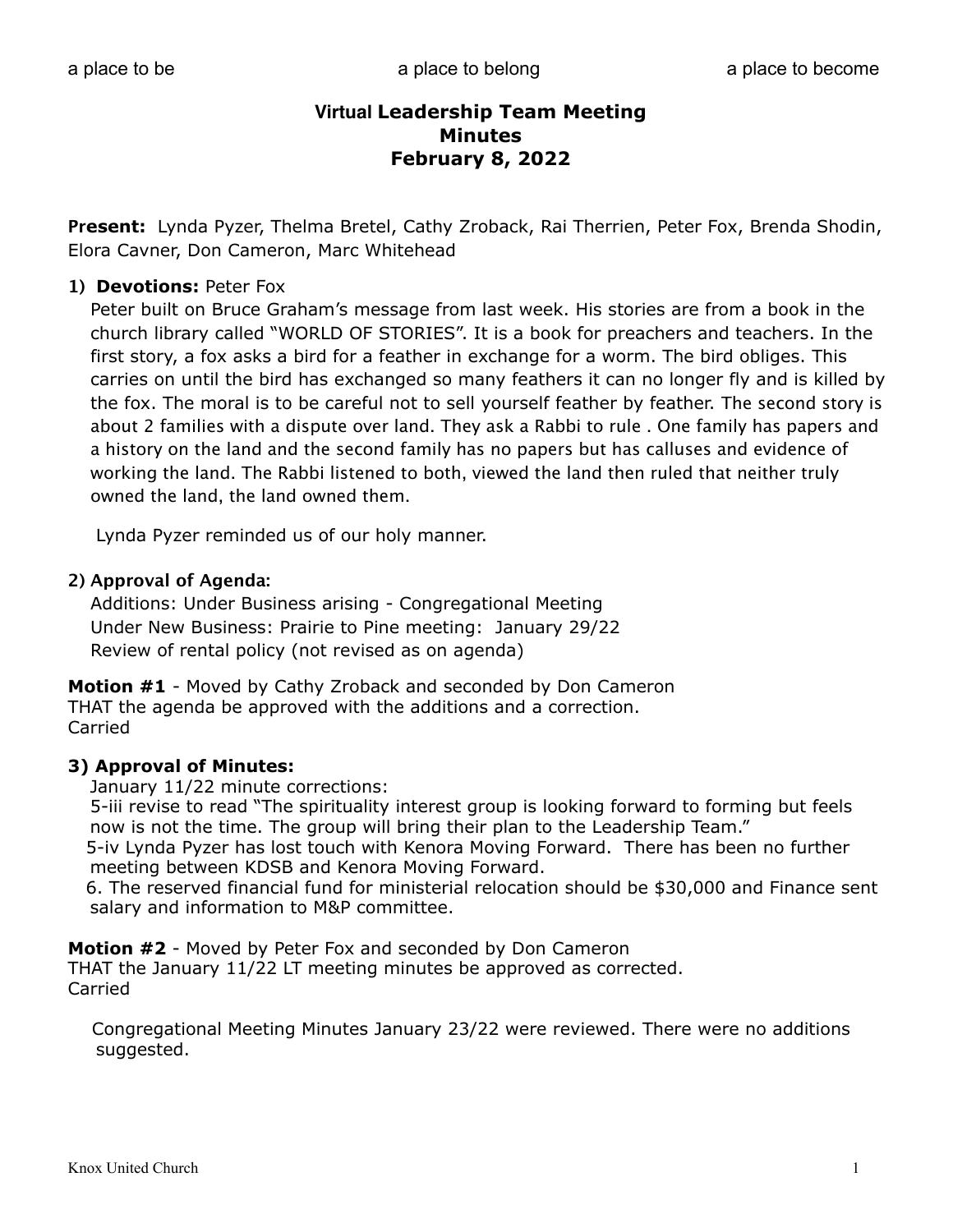## **4) Business Arising from Minutes:**

## **i) Community of Faith Profile:**

Both Lynda and Peter had to send more information to Prairie to Pine. If the document is approved it can be added to the Church Hub. That task apparently falls to us. Apparently it can be a "touchy " job. Since Cheryl has access to the Hub and good computer skills it was suggested that she would be a possible person. Brenda offered to assist. Marc ofered that the Pastoral Relations committee of Prairie to Pine met today and our Profile has been accepted. He also offered that Mary Best at Prairie to Pine can help with entering it on HUB. Cheryl Dyck has set Tom Hallas up with a zoom account for the search committee.

#### **ii) Keys:**

There has been no response to either Rai or Cheryl to the request for key return. Rai will try again.

#### **5) Reports:**

**i) M&P -** Brenda Shodin

 Cheryl Dyck continues to work out of the office. Mark Cudney has had health issues which have precluded orientating him to M&P.

#### **ii) Finance & Stewardship** - Peter Fox

 The manse fund is performing well. The reserve fund for moving expenses for the new minister will reach \$30,000.

The balance of the report is as printed and attached.

#### **iii) WIG** - Cathy Zroback

In person worship is suggested to resume March 2/22 (Ash Wednesday).

Their next meeting is February 24/22 and a decision will be made then.

WIG would like long matches for candle lighting rather than BBQ lighters.

 Also an iPad is needed to allow filming if we are to live stream our services. Our newest computer will not film.

 Vaccination is not mandated for church worship - this is a Knox requirement. What do we do going forward as things open. Do we now require children and youth to be vaccinated since it is available to children five and over now?

 With relaxing of regulations do we still need to contact trace attendees and people entering the church? Peter Fox will check this requirement.

Annual Meeting reports are due February 15/22.

#### **iv) Building** - Cathy Zroback

 Alex Coats and Richard Shodin continue to do routine maintenance and check the building.

 The bathroom door to the bathroom off the lower has been repaired and closes well now. Lakeside Builders has repaired the tower wall.

The Footprints application has changed again.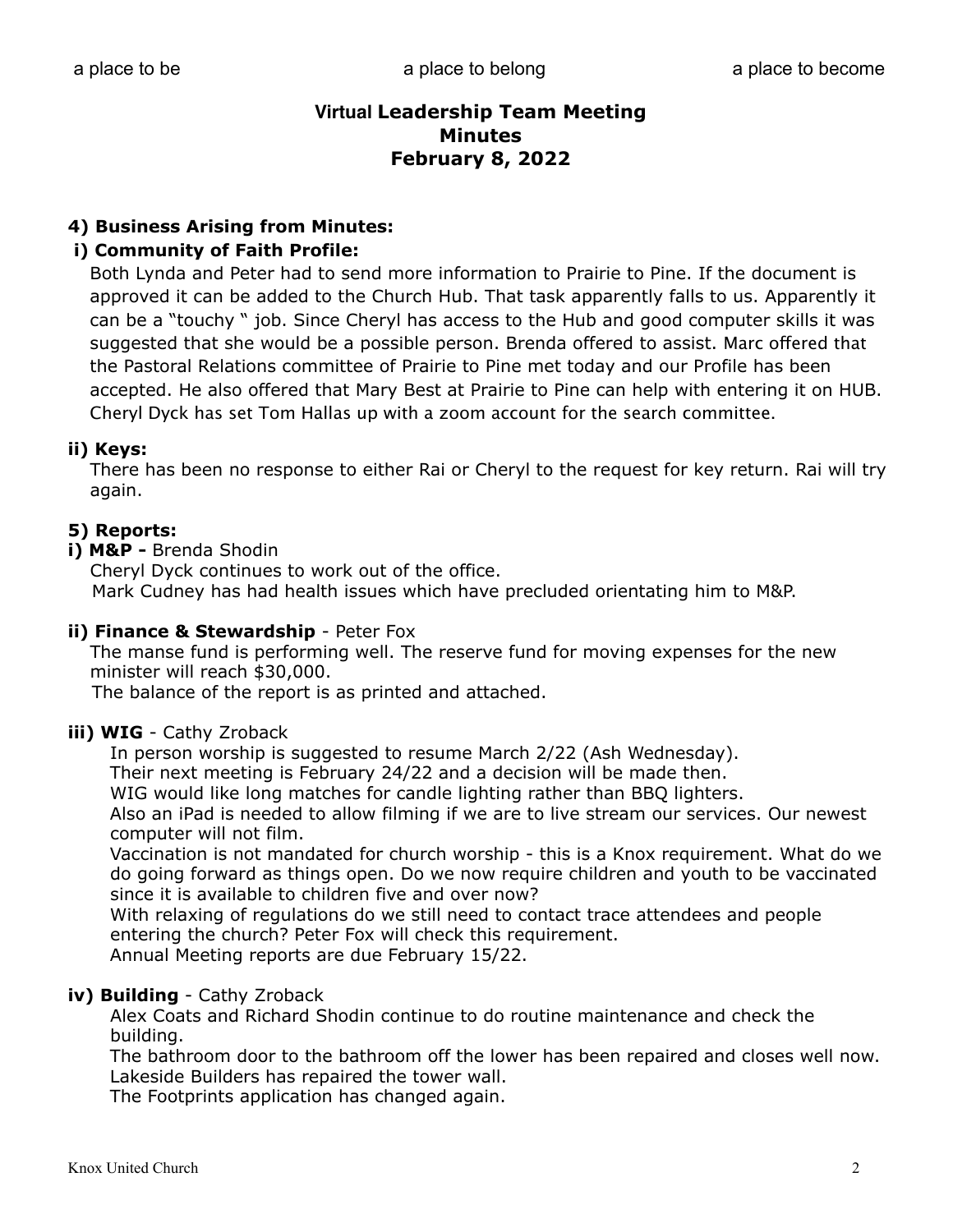Budget items still needing attention: Storm windows, air exchange in the Sanctuary, flooring in the sanctuary (1 year old estimate was \$12,000-\$13,000). Question to be decided re the floor are - how much do we do, who will do it, are pews to stay or go??? The floor in the lower hall is also old. It has asbestos tiles so will be expensive to replace. There are still 4 stained glass windows to repair.

 Snow: Lots of it! Richard Shodin has been doing much of it (not reimbursed). The town has been adequately cleaning the handicapped spots but in front have dumped the snow in the only non handicapped spot that we have. Further discussion ensued about snow clearing.

## **6) New Business:**

#### **i) Annual Report** - Lynda Pyzer

 Can we wait until we can meet in person? Mark Whitehead advises that it must occur by the end of June/22. Peter Fox advises that the budget should be ready in about 4 weeks. Decision- Proposed date will be May1/22 at 12:00 noon.

#### **ii) Rental Policy Review** - Lynda Pyzer

 Before Christmas, Tom Hallas brought someone to Knox who wanted to rent space for an activity. While trying to negotiate a price it was found that the policy is not specific enough to make an easy offer of cost.

 Discussion: Brenda Shodin discussed "historical" methods of calculations. In past there has also been some payment discretion by the minister.

 We need an algorithm, Marc cautioned us that CRA used to have a regulation preventing reduced costs for certain people. We need to be able to demonstrate costs of rental and recoup them but at the same time be cognizant of the person/groups ability to pay. Marc has information on cost per square foot of maintenance for space.

 We need more clarity as Cheryl Dyck does the bookings and shouldn't have to bring everything to Leadership Team for approval or cost.

Brenda Shodin and Lynda Pyzer will work on a revision.

#### **7) Adjournment -** Moved by Don Cameron

 Date of next meeting - March 8/22 @ 7:00 p.m. Zoom Devotions - Thelma Bretel

**8) Closing Prayer** - Marc Whitehead

 $\mathcal{L} = \{ \mathcal{L} \mid \mathcal{L} \text{ and } \mathcal{L} \text{ and } \mathcal{L} \text{ and } \mathcal{L} \text{ are } \mathcal{L} \text{ and } \mathcal{L} \text{ and } \mathcal{L} \text{ are } \mathcal{L} \text{ and } \mathcal{L} \text{ are } \mathcal{L} \text{ and } \mathcal{L} \text{ are } \mathcal{L} \text{ and } \mathcal{L} \text{ are } \mathcal{L} \text{ and } \mathcal{L} \text{ are } \mathcal{L} \text{ and } \mathcal{L} \text{ are } \mathcal{L} \text{ and } \mathcal{L$ 

Signature of Chair Signature of Secretary